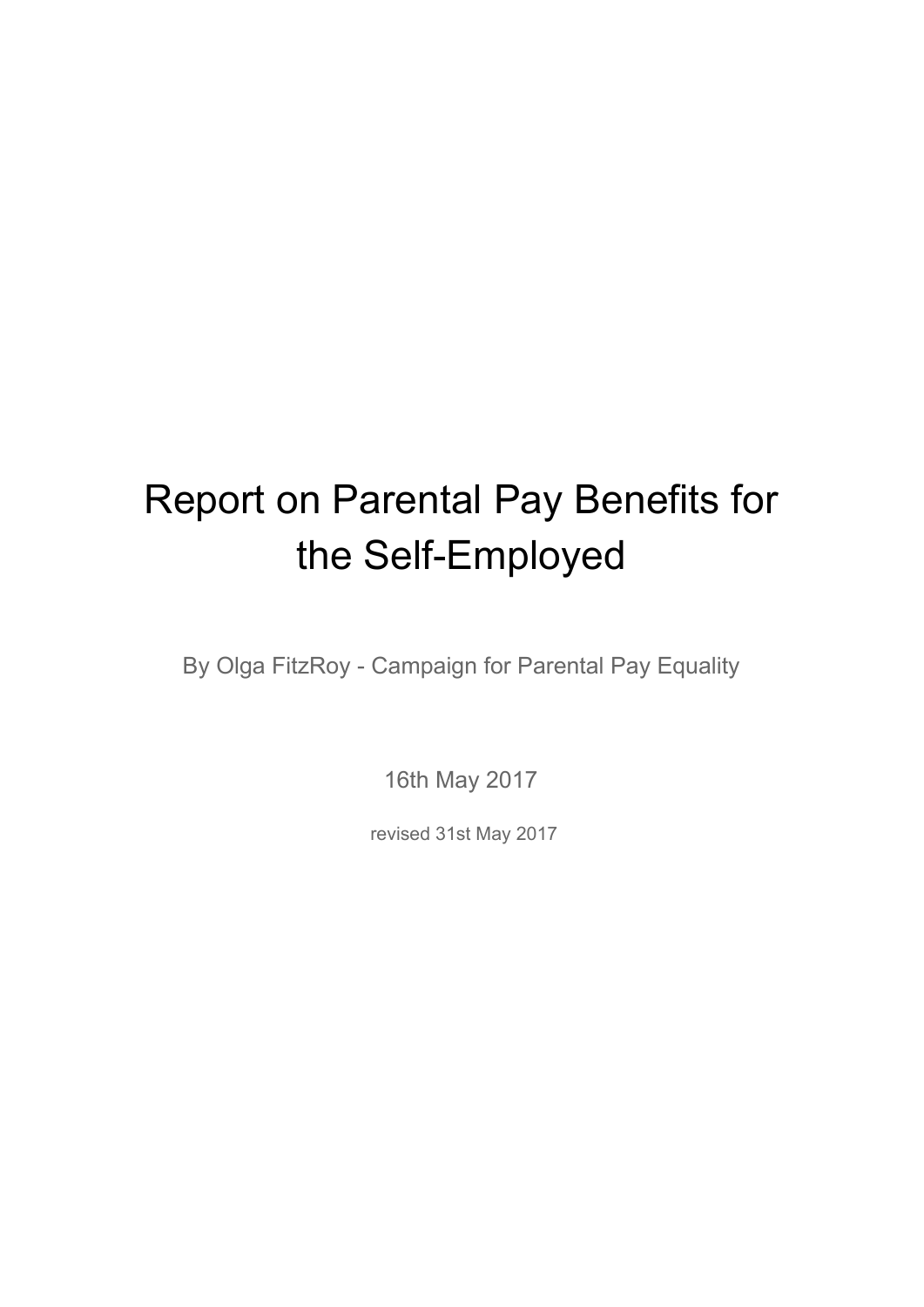| <b>Summary of Findings</b>                                                      | 3  |
|---------------------------------------------------------------------------------|----|
| 1 Introduction                                                                  | 4  |
| 2 Background                                                                    | 5  |
| 2.1 Current regulations for employees                                           | 5  |
| 2.2 Current regulations for self-employed                                       | 5  |
| 2.3 Main differences between employees' and self-employed parental entitlements | 6  |
| 2.4 Anomalies of part-time employees / freelancers                              | 6  |
| <b>3 Survey Findings</b>                                                        | 7  |
| 3.1 Survey                                                                      | 7  |
| 3.2 Do self-employed want ShPP?                                                 | 8  |
| 3.3 Uptake of full entitlement of Maternity Allowance                           | 9  |
| 3.3 Reasons for Shared Parental Pay                                             | 9  |
| 3.4 Impact on Business                                                          | 11 |
| 3.5 Impact on Families                                                          | 13 |
| <b>4 Conclusions</b>                                                            | 16 |
| <b>5 Recommendations</b>                                                        | 16 |
| <b>6 Implementation</b>                                                         | 16 |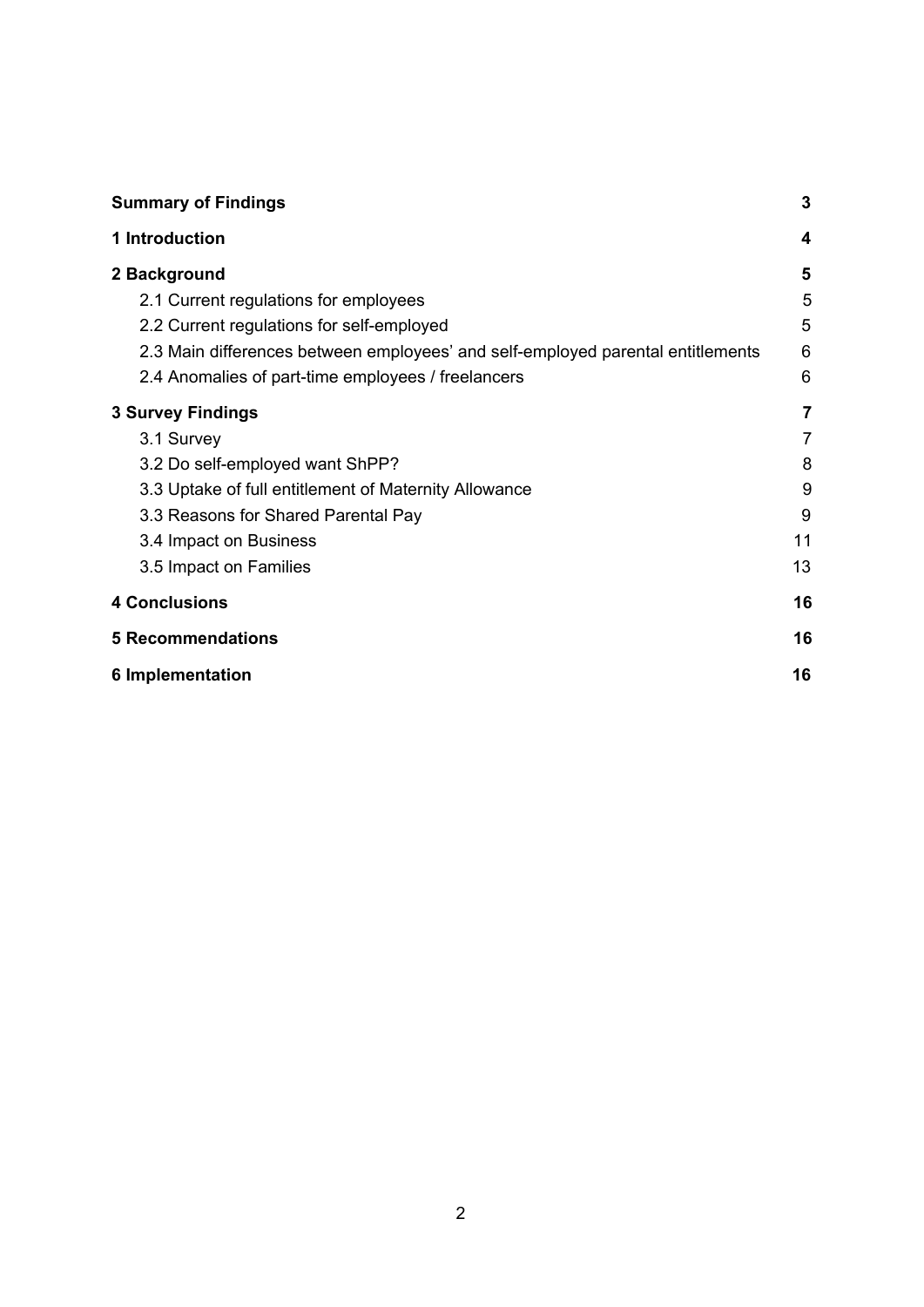### Summary of Findings

<span id="page-2-0"></span>The regulations for parental pay benefits for employees and the self-employed are explained. A lack of provision for self-employed males wishing to take part in childcare and for females wishing to maintain their business during early months of parenthood is pointed out. Based on online survey results, there is a clear desire amongst the majority of self-employed parents to have access to Shared Parental Pay. The report therefore recommends extending eligibility for Shared Parental Pay to the self-employed, and expects uptake to be much higher than the rate for employees. The cost of this change is assessed to be close to zero, (same number of maternities paid at same rate) although increased uptake of full allocation of leave may increase the total amount claimed.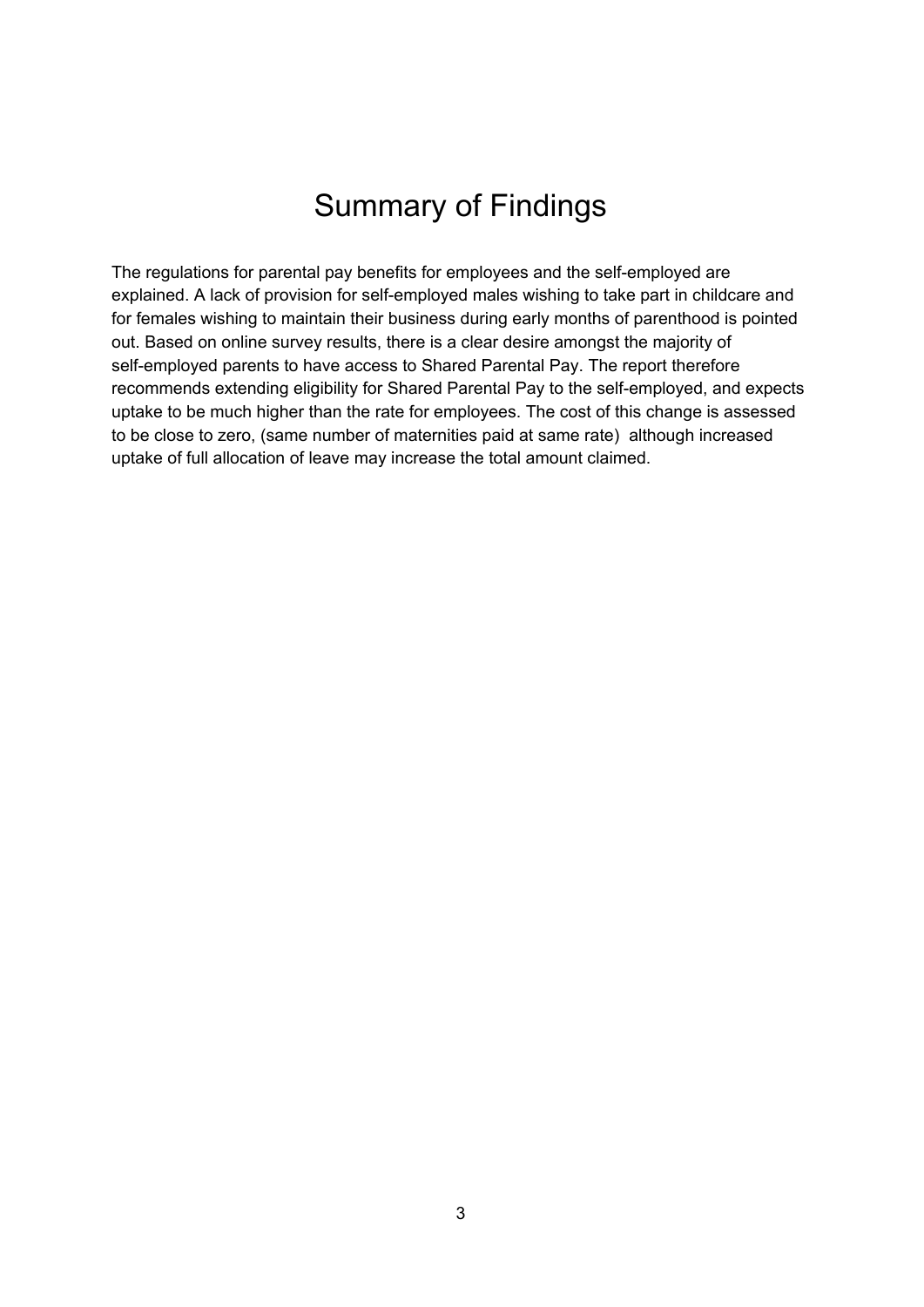### 1 Introduction

<span id="page-3-0"></span>This report looks at how the current system of Maternity Allowance affects the self-employed, and whether a system of Shared Parental Pay in line with that offered to employees would be beneficial. 137 people who were either self-employed or had a self-employed partner responded to an online survey.

A version of this report was submitted to the Taylor Review on Modern Employment Practices. Since submission, the sections on Maternity Allowance uptake, Anomilies and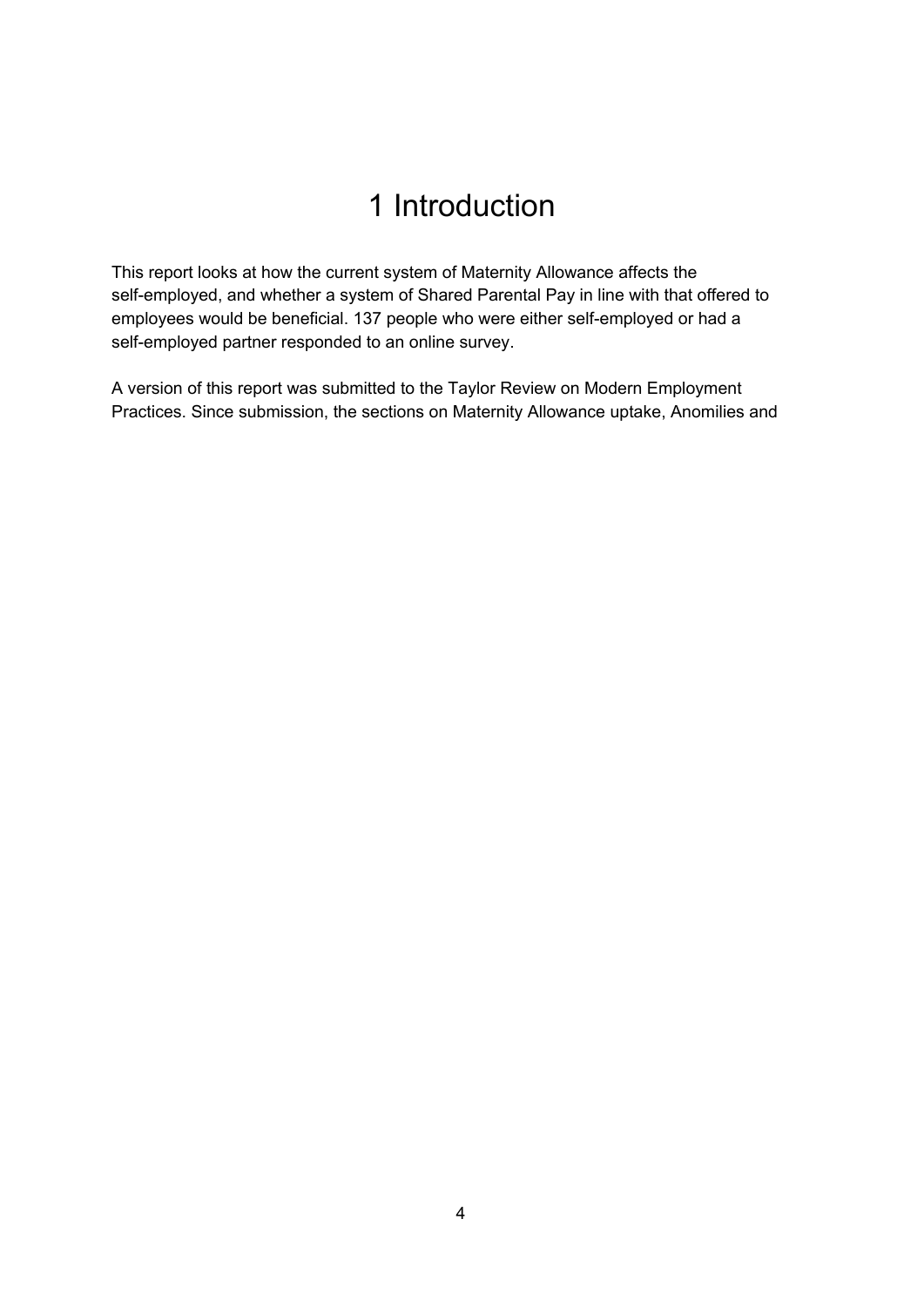# 2 Background

#### 2.1 Current regulations for employees

<span id="page-4-2"></span><span id="page-4-1"></span>All mothers who are employees are entitled to Statutory Maternity Leave (SML), and those who have been working for their employer for 26 weeks before the 15th week prior to their due date are entitled to Statutory Maternity Pay (SMP) at 90% of their weekly earnings for the first 6 weeks, and then £140.98 a week or 90% of their weekly earnings if this is lower for the next 33 weeks. 1

Fathers who meet the same length of service criteria are entitled to 2 weeks at £140.98 a week (or 90% of their wages if this is lower) for 2 weeks.<sup>2</sup>

Since the Children and Families Act 2014<sup>3</sup>, mothers and fathers who are employees, meeting the same length of service requirements, are now entitled to Shared Parental Leave (SPL) for 52 weeks and Shared Parental Pay (ShPP) also at £140.98 a week, for 39 weeks, (minus the first two weeks which must, by law, be taken by the mother to recover from birth). SPL & ShPP can be taken by either parent, and can be split into periods of work and leave, in up to 3 blocks, or more if the employer agrees. This allows men and women to share childcare whilst having similar job-protection to mothers on maternity leave. Couples on SPL can also have 20 Keeping In Touch (KIT) Days between them where they can do paid work without stopping their benefit.<sup>4</sup>

### 2.2 Current regulations for self-employed

<span id="page-4-0"></span>Self-employed women who have paid class 2 National Insurance Contributions (NICs) for at least 13 of the 66 weeks before their baby is due are entitled to the maximum rate of Maternity Allowance, £140.98 a week for 39 weeks.

Self-employed mothers are not entitled to 6 weeks at 90% of their normal pay, unlike their employed peers on Statutory Maternity Pay.

Fathers who are self-employed are not entitled to any paternity or parental pay.

While claiming Maternity Allowance, a self-employed mother can work for 10 Keeping In Touch (KIT) days. If she wants to work for more than 10 days, she must stop her Maternity

<sup>1</sup> https://www.gov.uk/maternity-pay-leave

<sup>2</sup> https://www.gov.uk/paternity-pay-leave

<sup>3</sup> http://www.legislation.gov.uk/ukpga/2014/6/contents/enacted

<sup>4</sup> https://www.gov.uk/shared-parental-leave-and-pay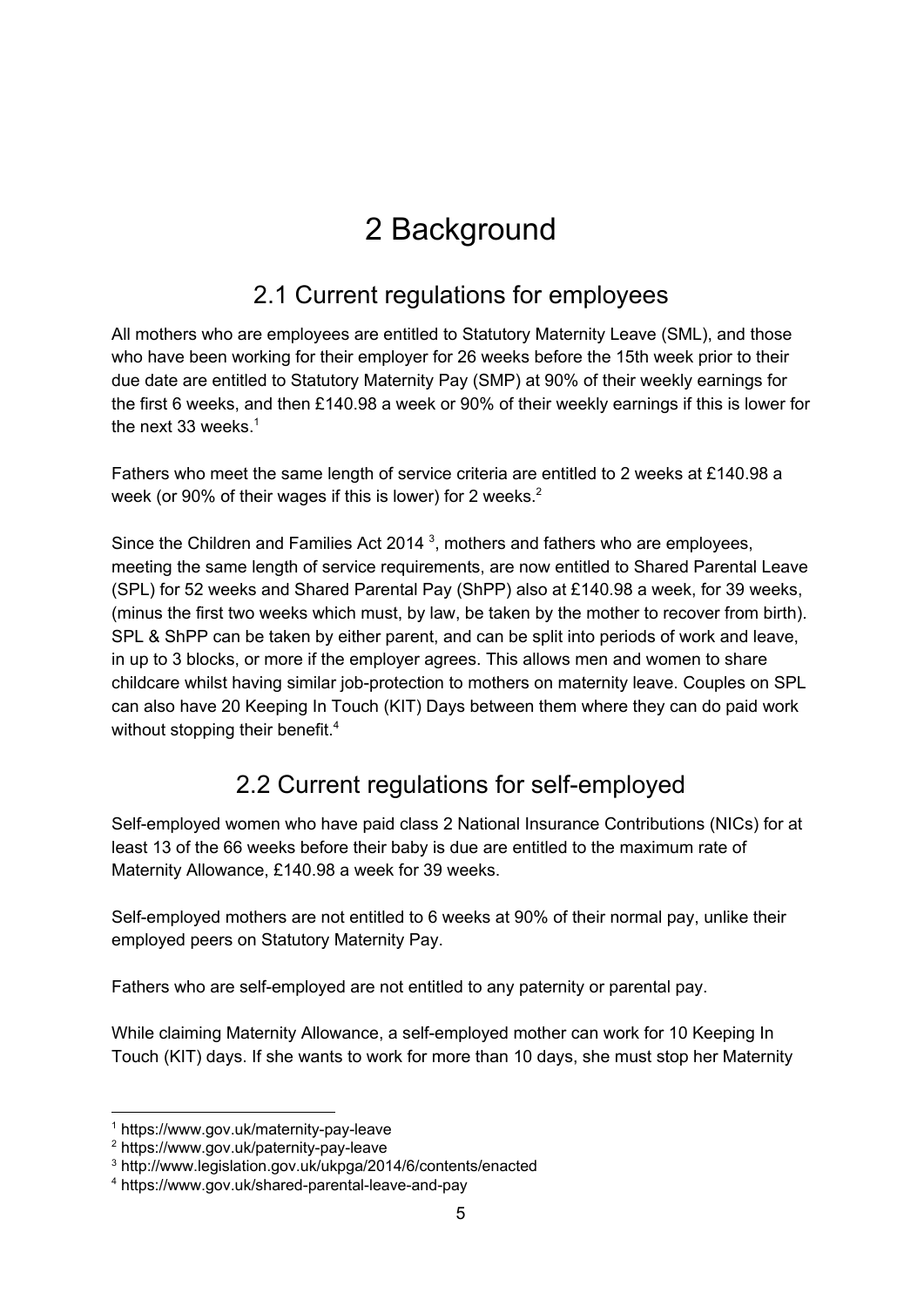Allowance, and this cannot be restarted if she stops work again to care for her child in the 39 week period. 5

### <span id="page-5-1"></span>2.3 Main differences between employees' and self-employed parental entitlements

| <b>Benefit</b>                                                                                                                          | employee | self-employed |
|-----------------------------------------------------------------------------------------------------------------------------------------|----------|---------------|
| 39 weeks pay for mother at £140.98 / week                                                                                               | Yes      | Yes           |
| 1st 6 weeks for mother at 90% pay                                                                                                       | Yes      | No.           |
| 10 KIT Days which can be paid                                                                                                           | Yes      | Yes           |
| 2 weeks paid paternity leave at £140.98 / week                                                                                          | Yes      | <b>No</b>     |
| 39 weeks Shared Parental Pay at £140.98 / week to be<br>split between both parents                                                      | Yes      | <b>No</b>     |
| Shared Parental Leave to be split into blocks of work and<br>Leave                                                                      | Yes      | <b>No</b>     |
| Terms and conditions protection if woman takes 26<br>weeks Maternity Leave                                                              | Yes      | <b>No</b>     |
| Job or similar job entitlement protection for either parent<br>taking SPL or mother taking more than 26 weeks<br><b>Maternity Leave</b> | Yes      | <b>No</b>     |

#### *Fig 2.1*

This shows a large discrepancy between employees and self-employed rights around maternity, paternity and shared parental legislation.

#### <span id="page-5-0"></span>2.4 Anomalies

During the course of the research, one issue that was raised was the status of those who were part-time employees and part-time freelancers. Employees on a part-time contract, who meet the length of service and minimum earnings requirement to qualify for Statutory Maternity / Shared Parental Pay, can continue to do their freelance work while on maternity/ Shared Parental Leave, so long as it doesn't breach the terms of their contract.

<sup>5</sup> https://www.gov.uk/maternity-allowance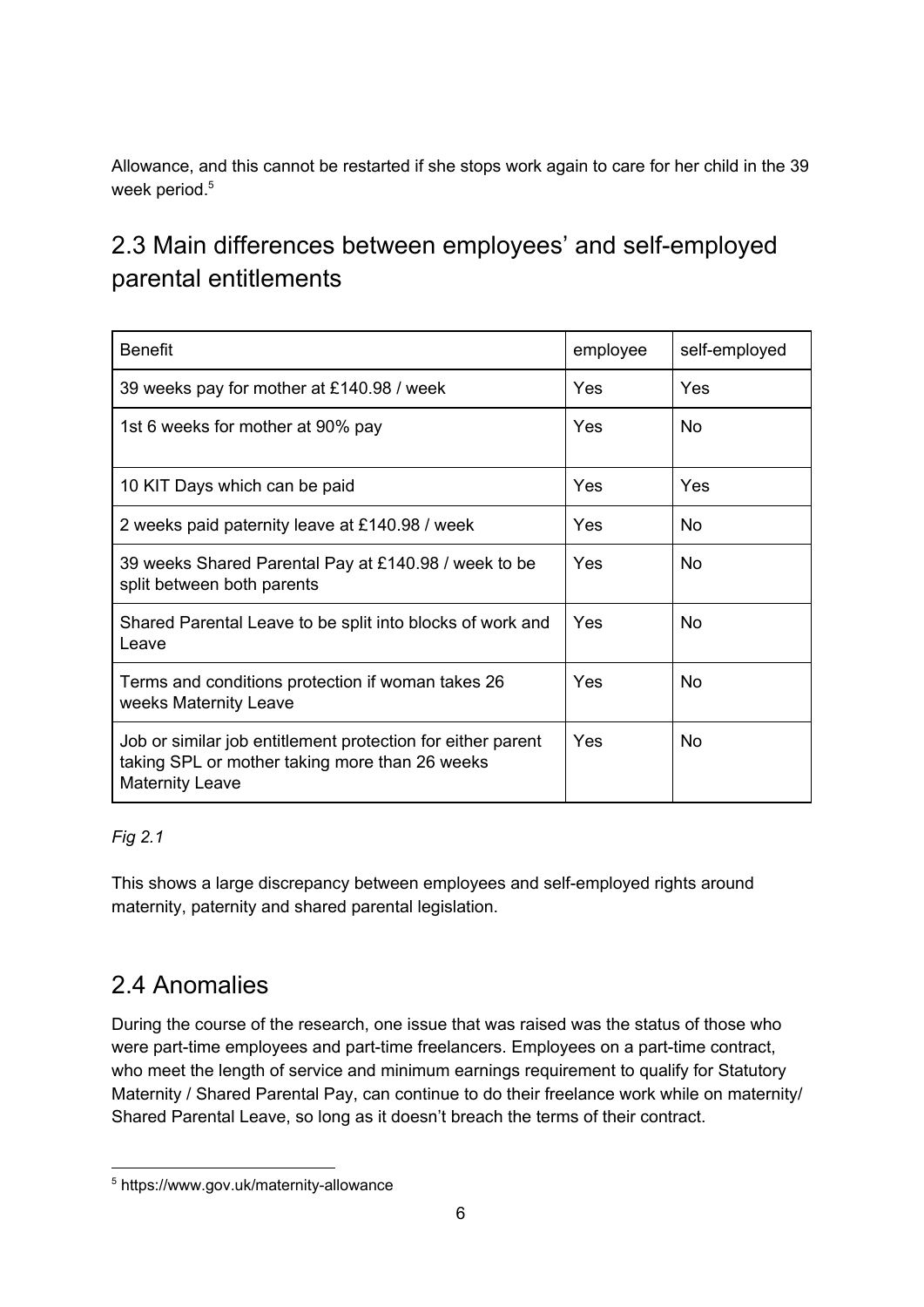For example, a peripatetic music teacher, on a regular contract of 2.5 days a week, can go on Maternity Leave for the first 26 weeks, claiming 90% of her usual pay for the first 6 weeks, before falling back to Statutory Maternity Pay at £140.98 a week for the next 20 weeks. During this time, she is also able to go back to a regular freelance gig she had before she had her baby playing in a band one night a week, and also gives private lessons to her regular pupils one afternoon a week, all whilst claiming SMP. She then decides to take the last part of her leave as SPL, with her husband taking 4 weeks off simultaneously, (total of 8 weeks SPL as they are both taking leave) before he takes over the child care for the remaining 7 weeks. While on SPL, she and her husband can each claim £140 a week.

If the same (fictional) couple were both fully self-employed, the mother would have 10 KIT days in which she could teach or play, but would then have to make a choice as to whether she went back to her regular gig and/or lessons, and stopped all Maternity Allowance, or whether she stayed at home full-time in order to claim the MA. Her husband would not be able to claim any money for helping with childcare.

Equally, a full-time employee, who occasionally did self-employed work that did not contravene their contract with their employer, could also continue to do this whilst on Maternity / Paternity or Shared Parental Leave.

Paradoxically, the only people not allowed to do self-employed work whilst claiming a parental benefit are the self-employed. 6

# <span id="page-6-0"></span>3 Survey Findings

#### <span id="page-6-1"></span>3.1 Survey

137 people responded to an online survey, with most respondents working in Music, Film/TV and theatre / arts. The gender split across the respondents was 67% women and 33% men, with respondents being asked to answer questions on behalf of their household (so not gender-specific questions). The survey was publicised via membership organisations<sup>7</sup> newsletters and social media.

 $6$  https://www.workingfamilies.org.uk/articles/myth-of-the-month-working-during-maternity-leave/ <sup>7</sup> BECTU, The Musicians Union, The Music Producers Guild, Parents In Performing Arts, Women in Film And TV and the ITI Scottish Translators Network are among the organisations that invited their members to take part in the survey.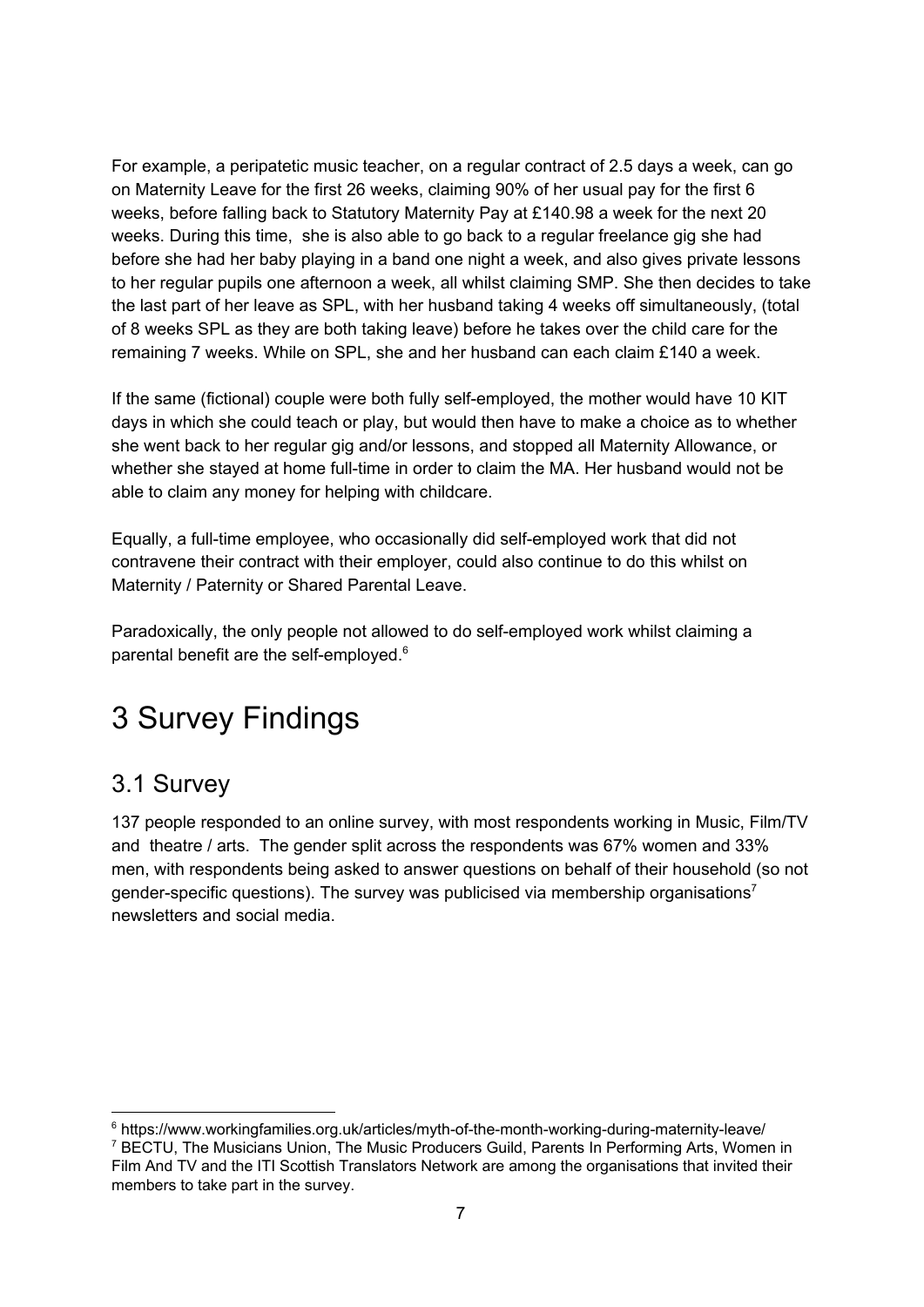#### <span id="page-7-0"></span>3.2 Do self-employed want ShPP?

56% of people would have taken ShPP in the past had it been available, and 74% said they would take it should it become available in the future.



*Fig 3.1 (Self-employed) Would you or your partner have claimed Shared Parental Pay in the past if it had been available?*



*Shared Parental Pay in the Future if it becomes available?*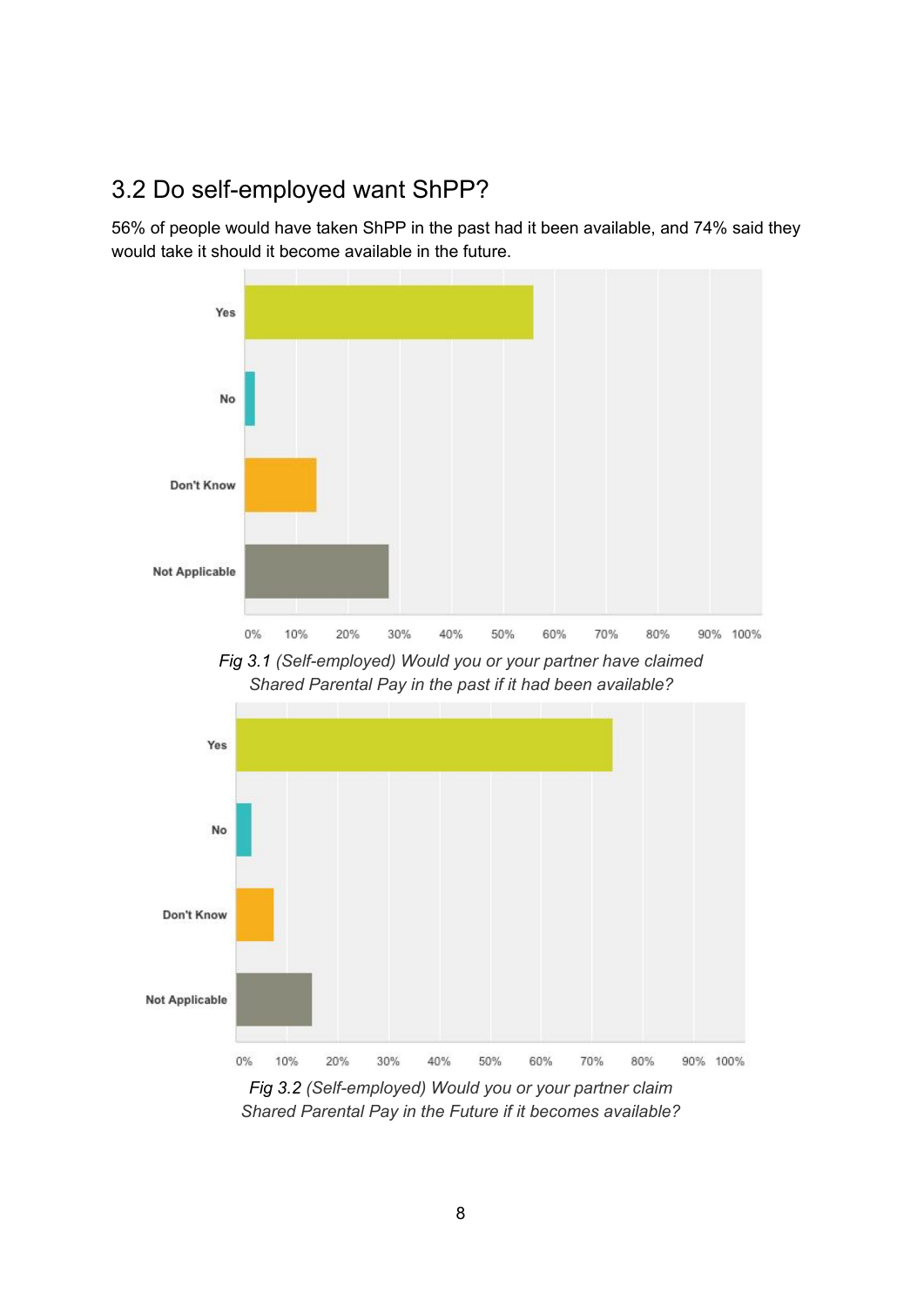#### <span id="page-8-0"></span>3.3 Uptake of full entitlement of Maternity Allowance

Of those who had taken Maternity Allowance, 33% did not take the full amount. Many stated they needed to return for financial or career reasons, or both, and one person stopped their MA early in order for their employed partner to go on SPL and claim ShPP.

Below are some of the reasons people gave.

*"I didn't take MA as I could only have 10 KIT days which didn't allow me to keep my self employment earnings and clients"*

*Self-employed female working in performing arts*

*"Because my partner was hardly receiving any offers of work so I had no choice to go back to work and give up the maternity allowance after 4 months"*

*Self-employed female with self-employed partner working in music*

*"Couldn't afford to stay on maternity allowance and as we are both self employed no shared paternity pay. I turned down work because I was unable to hand over my maternity allowance to my husband" Self-employed female with self-employed partner working in performing arts*

*"I couldn't afford (financially or career wise) to not work" Self-employed female with self-employed partner working in broadcast*

#### <span id="page-8-1"></span>3.3 Reasons for Shared Parental Pay

The reasons given for wanting Shared Parental Pay are fairly evenly spread, with the top reason being "To break up parental leave into blocks of childcare and work", followed closely with " To keep self-employed business going"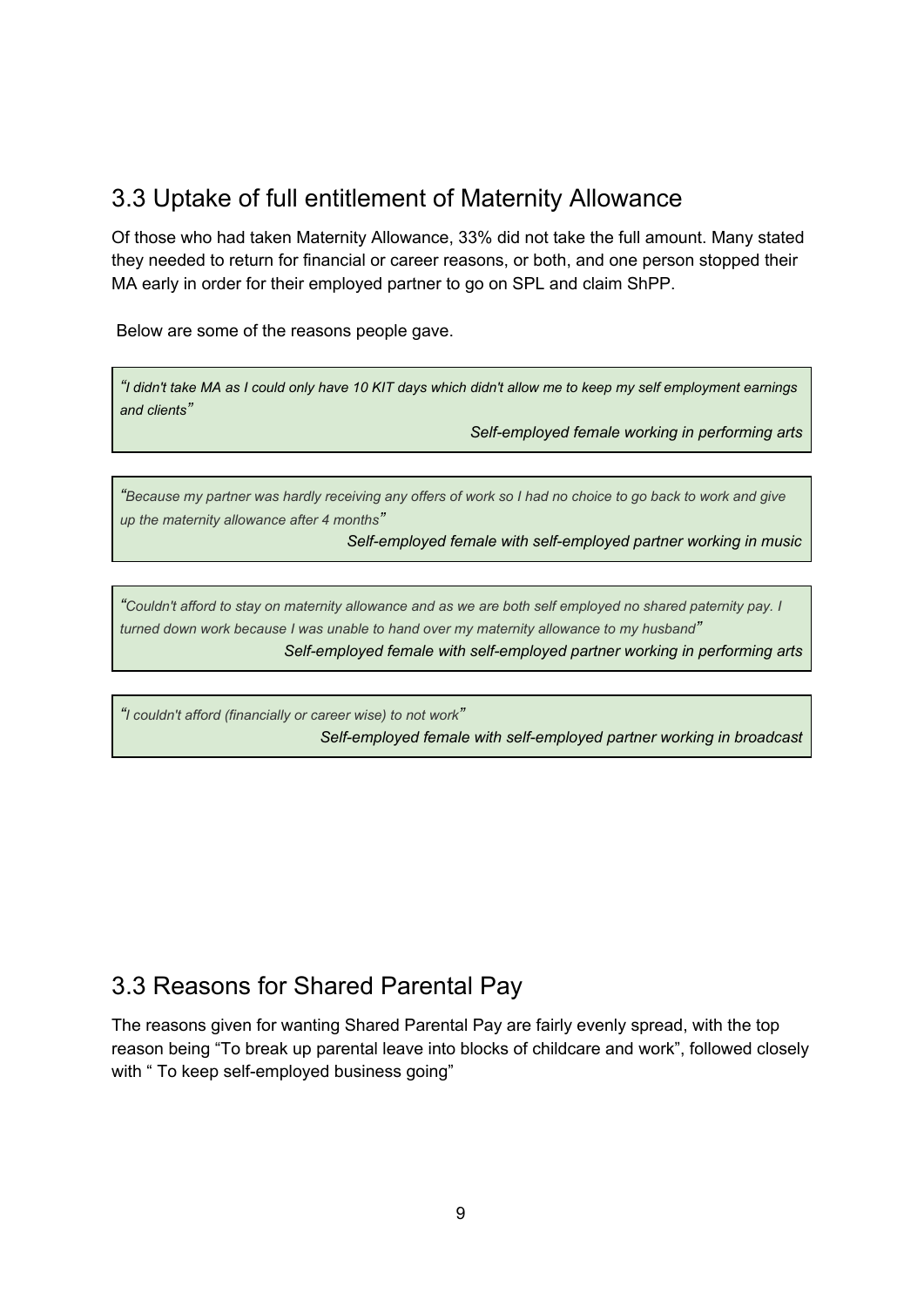

*Fig 3.3 Reasons for wanting ShPP*

Additionally 88% of respondents that had taken Maternity Allowance in the past would like to have been able to break the leave/pay into blocks.

Self-employed work, particularly in the creative industries, is often on a project-by-project basis, so a family could conceivably make good use of ShPP by one parent working on a project while the other parent undertook childcare. After that block of work was finished, the roles could be swapped.

*"If parents have the flexibility to work, then careers are less likely to be damaged by an enforced break. If only the mother can take maternity leave, this adds to the stigma of 'don't employ a woman - she'll only get pregnant'. Just look at the number of female* producers in the MPG<sup>8</sup> - it's a joke. And this lack of flexibility is one of the difficulties *women face. Also, why should fathers be denied the opportunity to be full time - or part time care givers - it's unfair."*

*Self-employed female working in music*

<sup>&</sup>lt;sup>8</sup> MPG - Music Producers Guild - the UK membership organisation for Music producers and engineers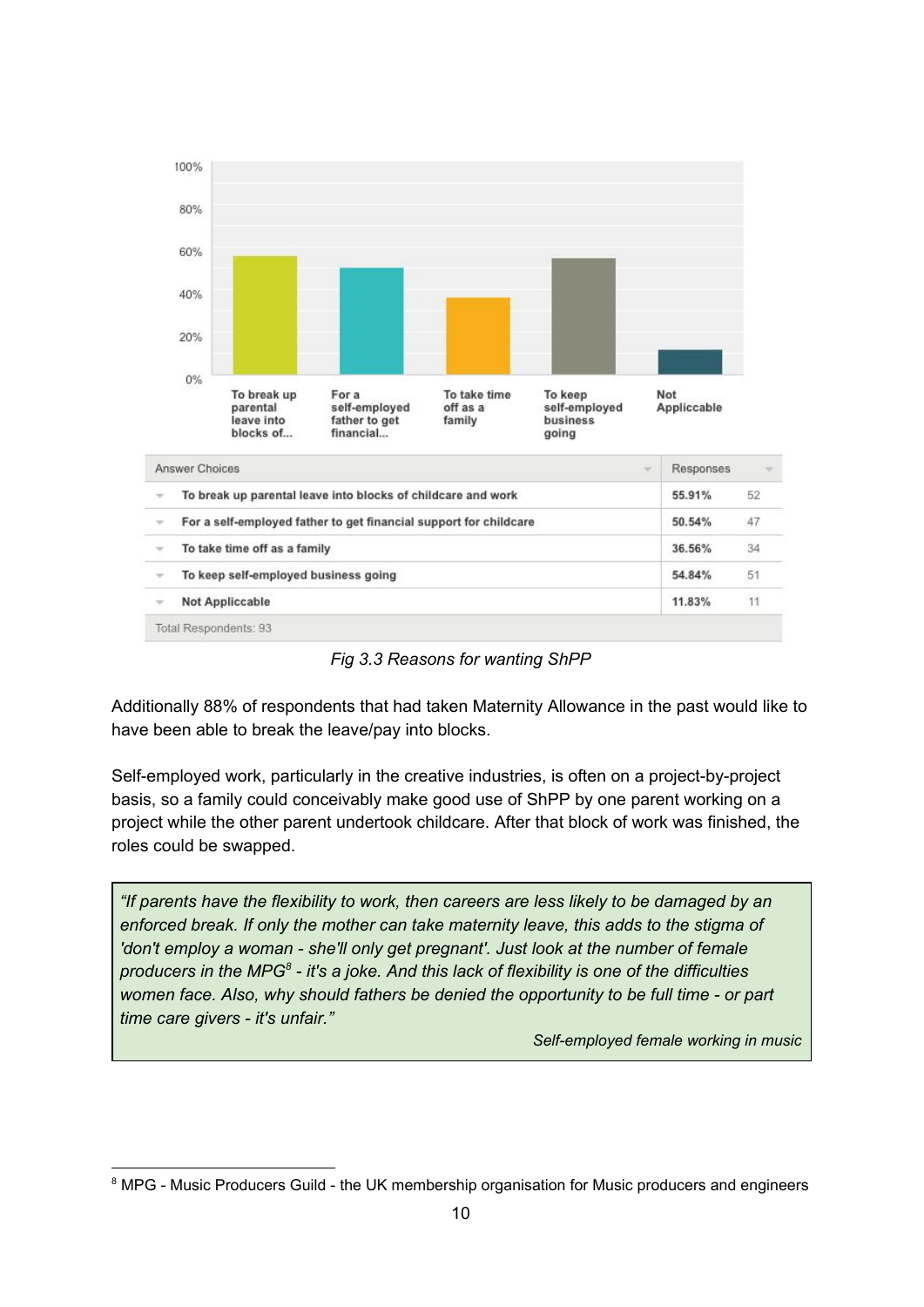#### <span id="page-10-0"></span>3.4 Impact on Business

54% of People surveyed felt that theirs or their partners business had suffered or would suffer as a result of not having Shared Parental Pay. This section elicited many additional comments from the respondents, and it is clear that people felt strongly about this.



*Fig. 3.4 Do you believe you or your partner's business suffered as a result of not having access to Shared Parental Pay or would do so in the future?*

*"It meant I had to effectively close down my business as I wouldn't be able to sustain it being the main carer. Had I been able to split it with my partner we could have both kept our businesses going"*

*Self-employed female, working in arts*

*"I turned down work because unable to do shared maternity, had no one to do full time childcare and husband couldn't take time off with no pay at all. Also with no paternity allowance, husband returned to work a few days after baby born , this left us very little time to bond as a family"*

*Self-employed female with self-employed partner, working in performing arts*

*"My business has suffered because my partner does not take any responsibility for childcare. Current legislation has allowed him to continue believing that childcare is not his problem."*

*Self-employed female with self-employed partner, working in television*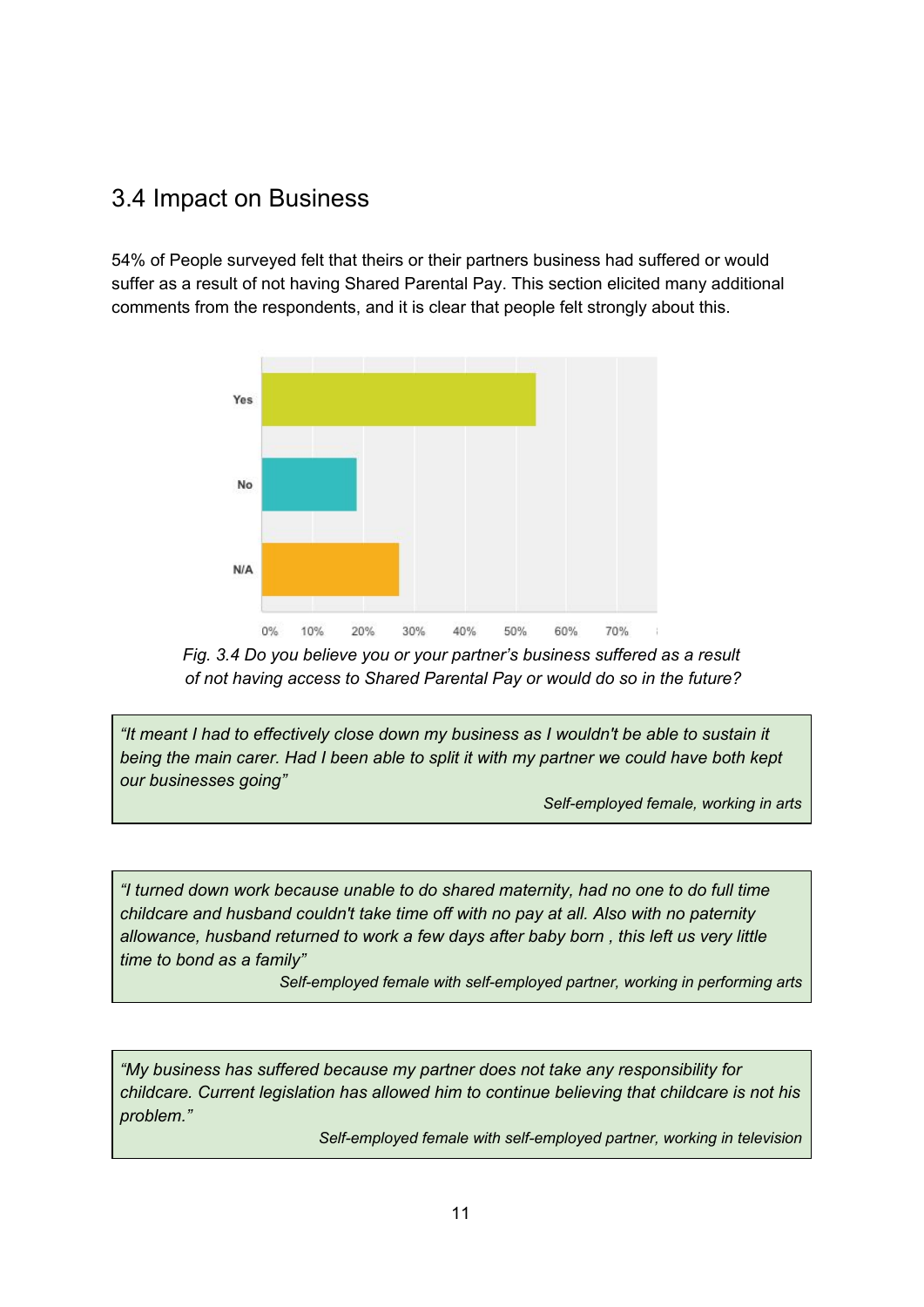*"As a self-employed person it wasn't possible to say yes to all of the work I wanted to do because it would have meant going over the KIT days and needing to end the MA early... as a freelancer, without knowing exactly when your next job is coming in meant that it was difficult to justify taking some work in case there was a slow stretch that would have made it more financially sensible to stick with MA and not take the work. Very difficult to predict and hard on morale as well."*

*Self-employed female working in music*

*"I had to do all parenting so my business failed. I am now trying to rebuild from scratch." Self-employed female working in performing arts*

*"We need to build the expectation that fathers' work lives will change after having a baby. People assumed I would stop work completely and that my husband would work every hour offered. Clients were offended when he changed his working pattern, and one of my clients did not seem to believe I would actually return to work when I said I would after maternity leave."*

*Self-employed female music teacher with self-employed partner*

*"As a father looking after a pregnant partner and after that, a new mother and newborn baby, is essential. Work comes secondary to this, even though absence from it will inevitably suffer."*

*Self-employed father working in music*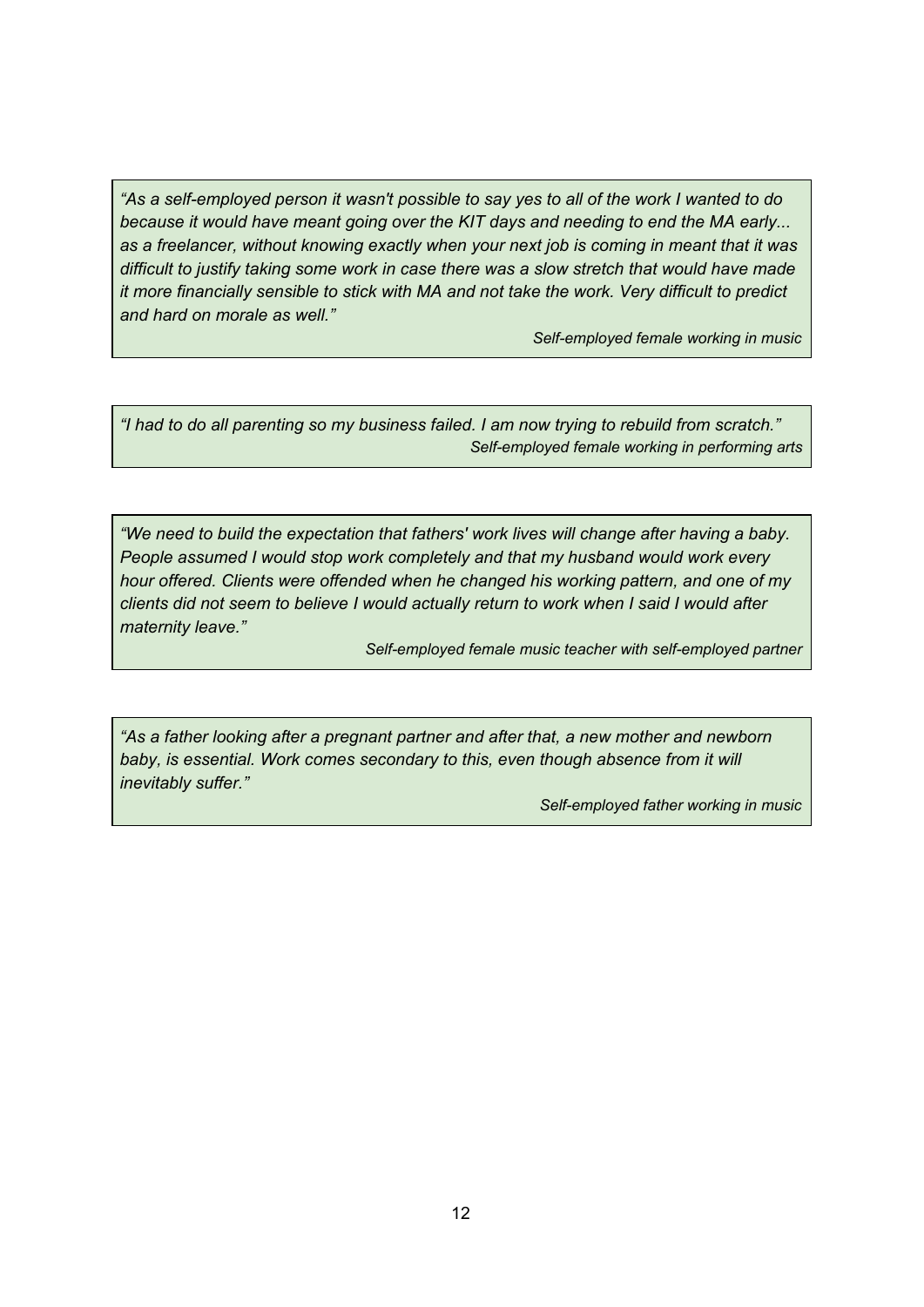#### <span id="page-12-0"></span>3.5 Impact on Families



The other big question was the impact that the current system has on families.

#### *Fig. 3.5 Do you believe your family as a whole would have benefitted from you or your partner accessing Shared Parental Pay, or would do so in the future?*

85% of respondents felt that having access to Shared Parental Pay would have benefitted their family as a whole, and again, the strength of feeling is very clear from the comments.

*"Once a film/show goes into production, it is incredibly hard to balance the commitment required to make it a success with the responsibilities of family life. If we could share the time off then we could continue working and not feel it was having a negative effect on our family"*

*Self -employed female with self-employed partner working in film / television*

*"flexibility is always good. And having that right at the beginning with a new baby would definitely help with mental health and equality in a relationship."*

*Self-employed female, working in film / television*

*"My partner wanted to spend more time with his son but was unable to for financial reasons"*

*Self-employed female with self-employed partner working in arts*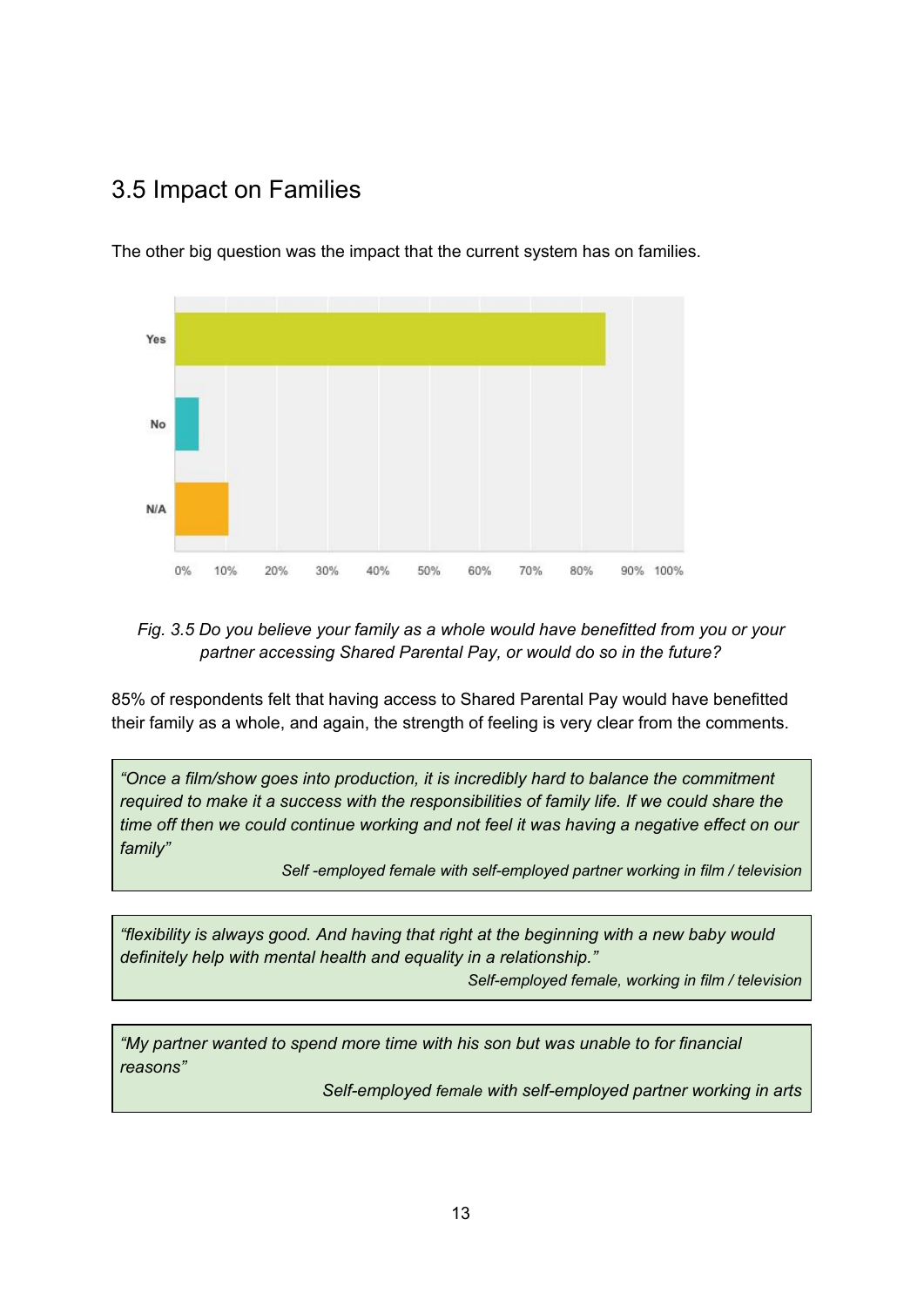*"Yes, it has caused us to put family planning on hold to the point we are getting into the difficult to conceive years"*

*Self-employed female, working in music*

*"Family spends more time, financially more stable, less pressure to get back work" Employed female with self-employed partner working in IT*

*"It would allow me to take some paid time off work and for us to spend more time together as a family"*

*Self-employed male working in music*

*"I want my son to see that both parents are responsible when there is a new baby. I want him to see that both parents can share childcare, and both parents can share the "breadwinning"."*

*Self-employed female with self-employed partner working in music*

*"My partner worked ridiculous amounts during the first year with our son. If we could have shared it I could have taken on some work projects which would have been beneficial to my career while he was freed up to spend important time bonding with his child." Self-employed female with self-employed partner working in music*

*"My daughter doesn't know her dad well, our household responsibilities are uneven and financially I am now dependent"*

*Self-employed female, working in performing arts / pa*

*"Because when you are both self-employed, you need to both do a certain amount of work to keep your business going. I think it would have made us all happier and given my son* more time with his dad when he was little. I would have been happier if I was still able to *do some work early on. That would have made the family unit happier and less panicked" Self-employed female with self-employed partner working in performing arts*

*"The unpredictable nature of being self-employed makes it even more necessary to have the same benefits as employed parents when as a new father monetary stability is more important than ever."*

*Self-employed male working in music*

People felt that having the flexibility of Shared Parental Pay would have made the early days of parenting less stressful. The mother would have been able to continue working in her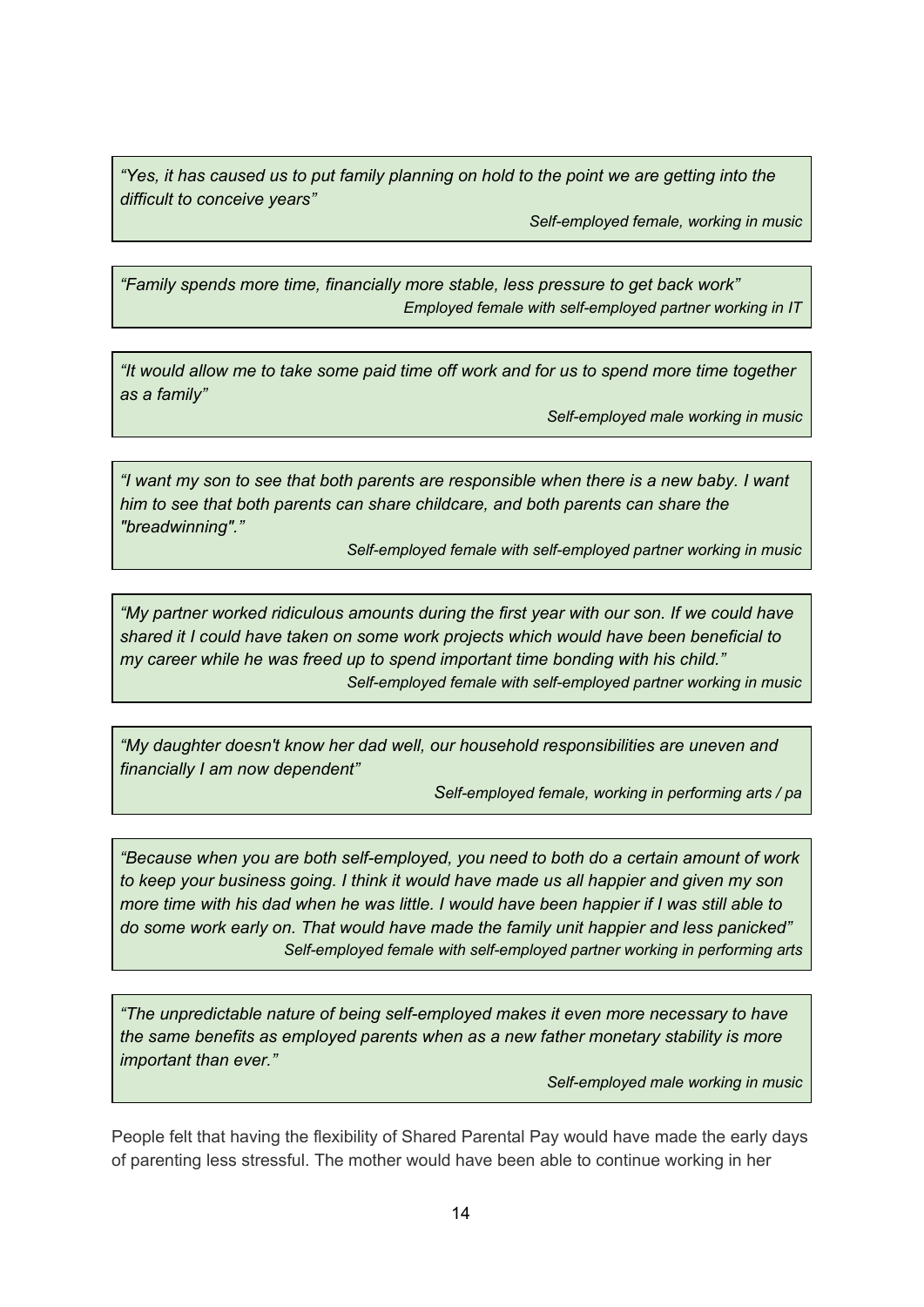business in between blocks of Shared Parental Pay, without sacrificing the benefit completely, as is currently the case with Maternity Allowance. The self-employed father would have been able to spend time at home with his young family, again without sacrificing his income completely. Sharing parenting and breadwinning duties according to need is an important factor in the overall well being of any family.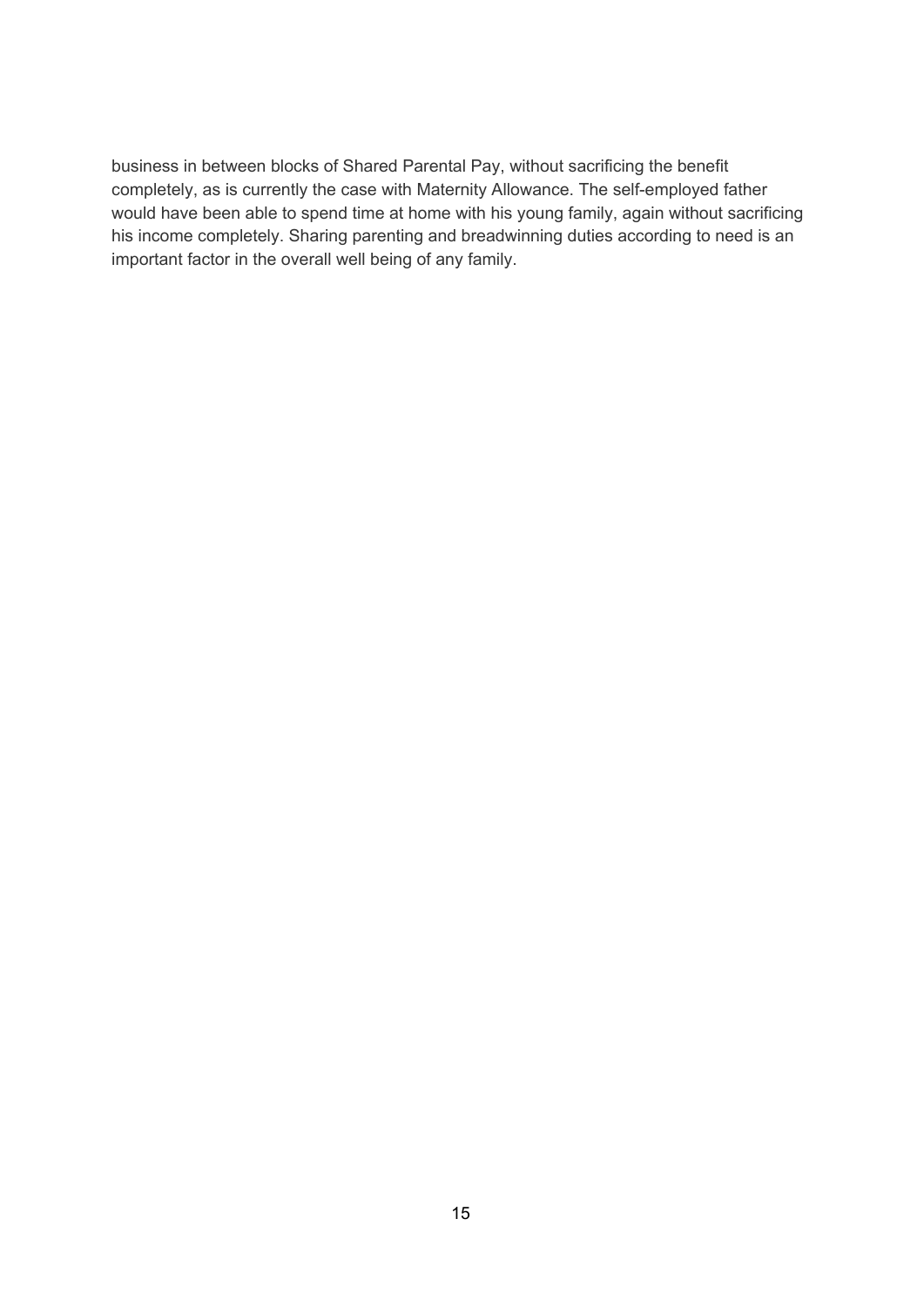### <span id="page-15-1"></span>4 Conclusions

There is a clear desire amongst self-employed people to have access to Shared Parental Pay, and it is likely that uptake would be higher than the current  $2.5\%$ <sup>9</sup> uptake amongst employee families with newborns.

The ability to split the leave into blocks was deemed the most useful aspect, but the flexibility to keep the self-employed business going, and pay for self-employed fathers, as well as spending time together as a family were all deemed important parts of the Shared Parental Pay benefit that the self-employed would like to see.

The majority of respondents felt strongly that a lack of Shared Parental Pay had a negative impact on their business, and they also felt very strongly that having Shared Parental Pay would have a positive impact on their families.

### <span id="page-15-2"></span>5 Recommendations

The Campaign for Parental Pay Equality recommend that a Shared Parental Pay benefit is made available to the self-employed immediately, including adopters and same-sex couples.

### <span id="page-15-0"></span>6 Implementation

One way in which eligibility for Shared Parental Pay for self-employed parents could be determined would be to use the same NIC criteria as for Maternity Allowance.

It is estimated that this change in regulations will be essentially cost-neutral, as the new ShPP benefit would be paid at the same rate as MA for the same number of maternities, although a greater uptake of the full 39 weeks of ShPP compared to MA may increase the cost slightly. More analysis of current MA uptake would be useful.

As many of the respondents stated that they felt not having access to ShPP was detrimental to their business, it follows that giving access to ShPP would benefit businesses, increasing tax contributions and hopefully offsetting the cost of the predicted increase in uptake. Again, further analysis is needed.

<sup>&</sup>lt;sup>9</sup> Trusler, Julia, 2017 "Shared Parental Leave Uptake Statistics"